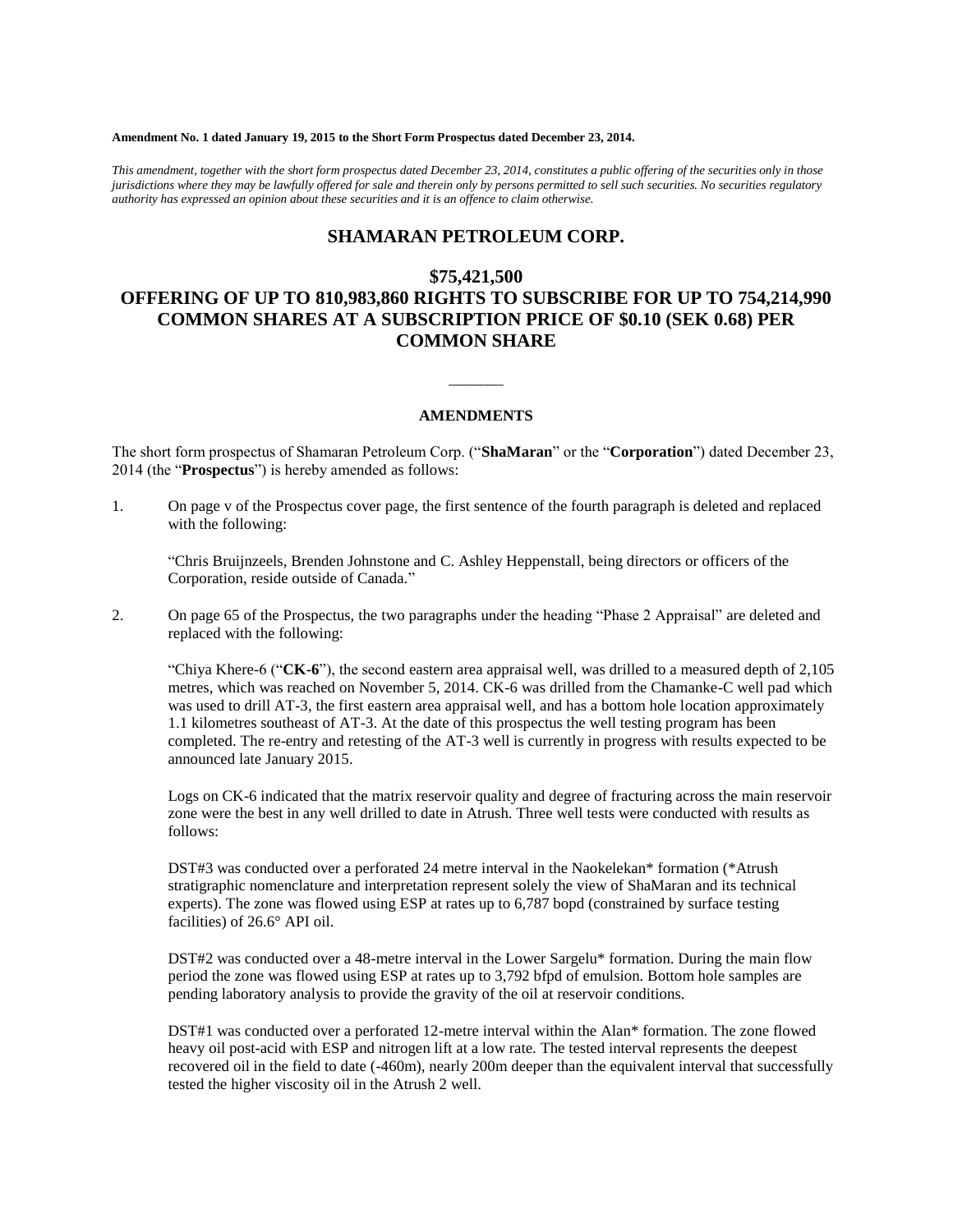Full analysis of CK-6 well testing results is subject to ongoing data evaluation and laboratory tests. The location for the third Phase 2 appraisal well, Chiya Khere-7, is currently being finalised."

3. On page 86 of the Prospectus, the first paragraph and table under the heading "Board of Directors" is deleted and replaced with the following:

"During the year ended 31 December 2013, the Board of the Corporation was comprised of six directors. On January 19, 2015, the Corporation announced the resignation of Pradeep Kabra, Alexandre Schneiter and J. Cameron Bailey from the Board of the Corporation and announced the appointment of Chris Bruijnzeels and C. Ashley Heppenstall to the Board of the Corporation. Each director holds office until the next annual meeting of shareholders or until his successor is duly elected unless his office is earlier vacated in accordance with the articles of the Corporation. The table below sets out information on the directors' name, date of appointment to the Board, position, and the members of each of the four committees of the Board, Audit Committee, Compensation Committee, Corporate Governance and Nominating Committee, and Reserves Committee as at the date hereof:

| <b>Name</b>                                      | <b>Director since</b> | <b>Position</b>                                    |
|--------------------------------------------------|-----------------------|----------------------------------------------------|
| Keith $Hill^{(2)(3)(4)}$                         | 19 February 2007      | Non-Executive Chair of the Board and<br>Director   |
| Chris Bruijnzeels                                | 19 January 2015       | President, Chief Executive Officer and<br>Director |
| Gary S. Guidry <sup><math>(1)(3)(4)</math></sup> | 19 February 2007      | Director                                           |
| Brian D. Edgar $(1)(2)(3)$                       | 27 March 2007         | Director                                           |
| C. Ashley Heppenstall $^{(1)(2)(4)}$             | 19 January 2015       | Director                                           |

(1) Members of the Audit Committee. Mr. Heppenstall is Chair of the Audit Committee.

- (2) Members of the Compensation Committee. Mr. Hill is Chair of the Compensation Committee.
- (3) Members of the Corporate Governance and Nominating Committee. Mr. Edgar is Chair of the Corporate Governance and Nominating Committee.
- (4) Members of the Reserves Committee. Mr. Guidry is Chair of the Reserves Committee."
- 4. On page 87 of the Prospectus, the text referring to Mr. Kabra is deleted and replaced by the following:

#### "**Chris Bruijnzeels**, *Member of the Board*

Mr. Bruijnzeels was Senior Vice President Development of Lundin Petroleum AB from January 2003 up to the time of his appointment as a Member of the Board of ShaMaran on January 19, 2015. Mr. Bruijnzeels was born in the Netherlands in 1959 and is a graduate of Delft University where he obtained a degree in Mining Engineering. Mr. Bruijnzeels joined Lundin Petroleum in 2003 and was responsible for Lundin Petroleum's operations, reserves and the development of its asset portfolio. From 1985 until 1998, Mr. Bruijnzeels worked for Shell International in the Netherlands, Gabon and Oman in several reservoir engineering functions. In 1998, he joined PGS Reservoir Consultants in the UK where he worked as Principal Reservoir Engineer and Director of Evaluations. Mr. Bruijnzeels is a qualified Professional Engineer with over 29 years of experience in the oil and gas industry.

Except as disclosed above, Mr. Bruijnzeels is not currently, nor has he been in the last five years, a director and/or officer of any other public companies."

5. On page 88 and 89 of the Prospectus, the text referring to Mr. Schneiter and Mr. Bailey is deleted and replaced with the following:

#### "**C. Ashley Heppenstall**, *Member of the Board*

Mr. Heppenstall is the President and Chief Executive Officer, and a director, of Lundin Petroleum AB, a major shareholder of ShaMaran. Mr. Heppenstall was born in England in 1962 and is a graduate of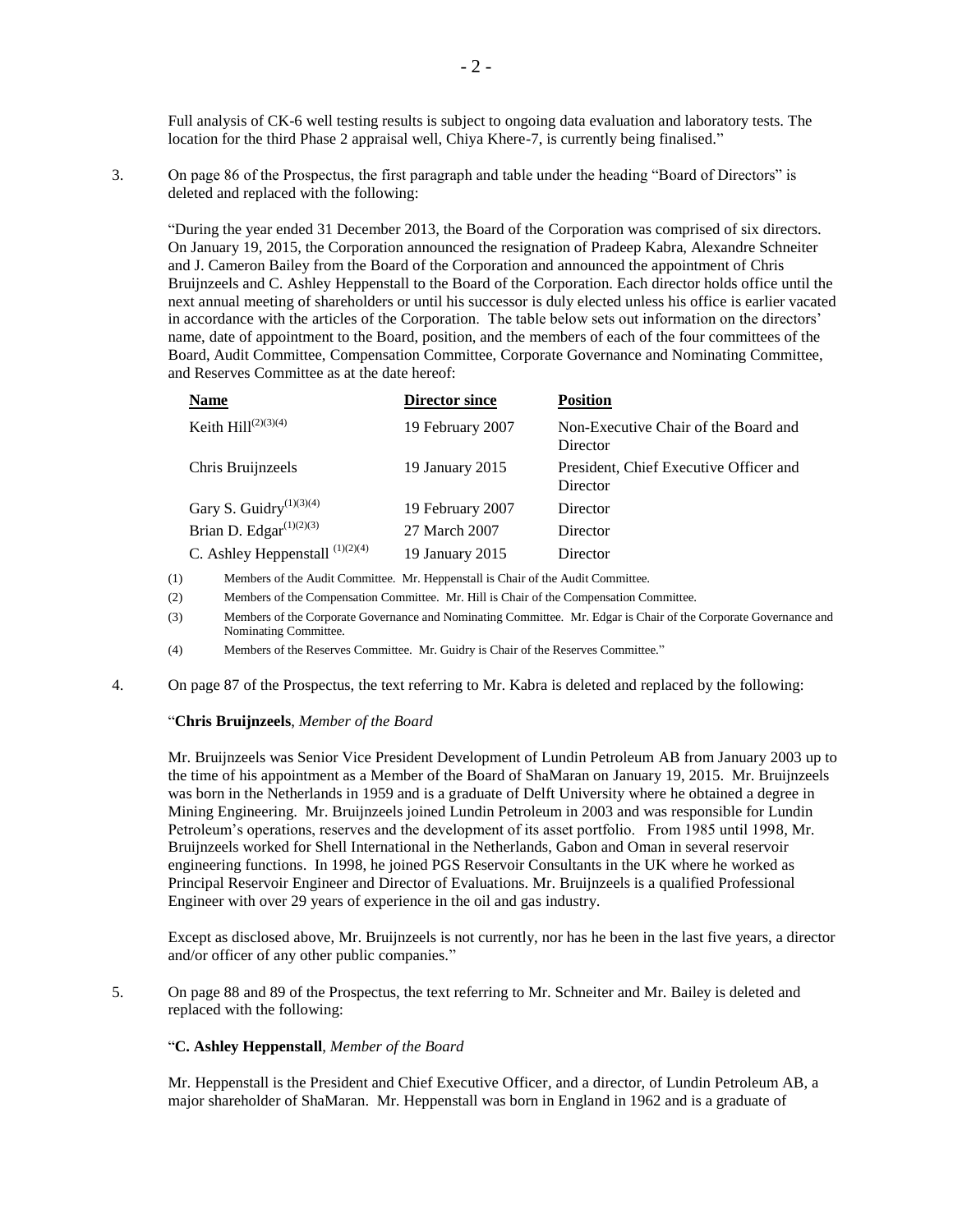Durham University where he obtained a degree in Mathematics. Mr. Heppenstall also acts a director of Etrion Corporation, listed on the TSX and was, from May 2010 until May 2013, a director of Vostok Nafta Investment Ltd., a corporation traded on the Nasdaq OMX Nordic Exchange in Stockholm.

Except as disclosed above, Mr. Heppenstall is not currently, nor has he been in the last five years, a director and/or officer of any other public companies."

6. On page 89 of the Prospectus, the table listing each director's specific interest in the Corporation is deleted and replaced by the following:

| <b>Name</b>           | <b>Shares held</b> | $\mathbf{Options}^{(1)}$ | <b>Expiry Date</b>                 | <b>Exercise Price</b><br><b>CAD</b> |
|-----------------------|--------------------|--------------------------|------------------------------------|-------------------------------------|
| Keith Hill            | 1,343,000          | 500,000<br>2,000,000     | April 12, 2018<br>January 19, 2020 | 0.36<br>$TBD^{(2)}$                 |
| Chris Bruijnzeels     | 33,000             | 15,000,000               | January 19, 2020                   | $TBD^{(2)}$                         |
| Gary S. Guidry        | 100,000            | 250,000<br>1.000.000     | April 12, 2018<br>January 19, 2020 | 0.36<br>$TBD^{(2)}$                 |
| Brian D. Edgar        | 100,000            | 250,000<br>1,000,000     | April 12, 2018<br>January 19, 2020 | 0.36<br>$TBD^{(2)}$                 |
| C. Ashley Heppenstall | N <sub>il</sub>    | 2,000,000                | January 19, 2020                   | $TBD^{(2)}$                         |

(1) One-third of the options granted to directors vest on the date of grant, an additional one-third vest one year from the date of grant, and the remaining one-third vest two years from the date of grant.

(2) On January 19, 2015 the Board approved the grant of these options at an exercise price to be determined in accordance with the policies of the TSX Venture Exchange."

- 7. On page 89 and 90 of the Prospectus, the text referring to Mr. Kabra under the heading "Executive Officers" is deleted and replaced with the following:
	- $\epsilon$

.<br>..

| <b>Name</b>       | Date of Appointment | <b>Position</b>                       |
|-------------------|---------------------|---------------------------------------|
| Chris Bruijnzeels | 19 January 2015     | President and Chief Executive Officer |

**Chris Bruijnzeels**, *President and Chief Executive Officer*

For the biography of Mr. Bruijnzeels, please see "Board of Directors, Executive Auditors and Auditor - Board of Directors" above."

- 8. On page 90 of the Prospectus, the third paragraph under the heading "Other Information Regarding the Board of Directors and Executive Officers - Contact Information" is deleted.
- 9. On page 90 and 91 of the Prospectus, the text and the table under the heading "Holdings By Directors and Executive Officers" is deleted and replaced with the following:

"As at the date of this Prospectus, the directors and executive officers of the Corporation, beneficially owned, or controlled or directed, directly or indirectly, an aggregate of 1,901,000 Shares of the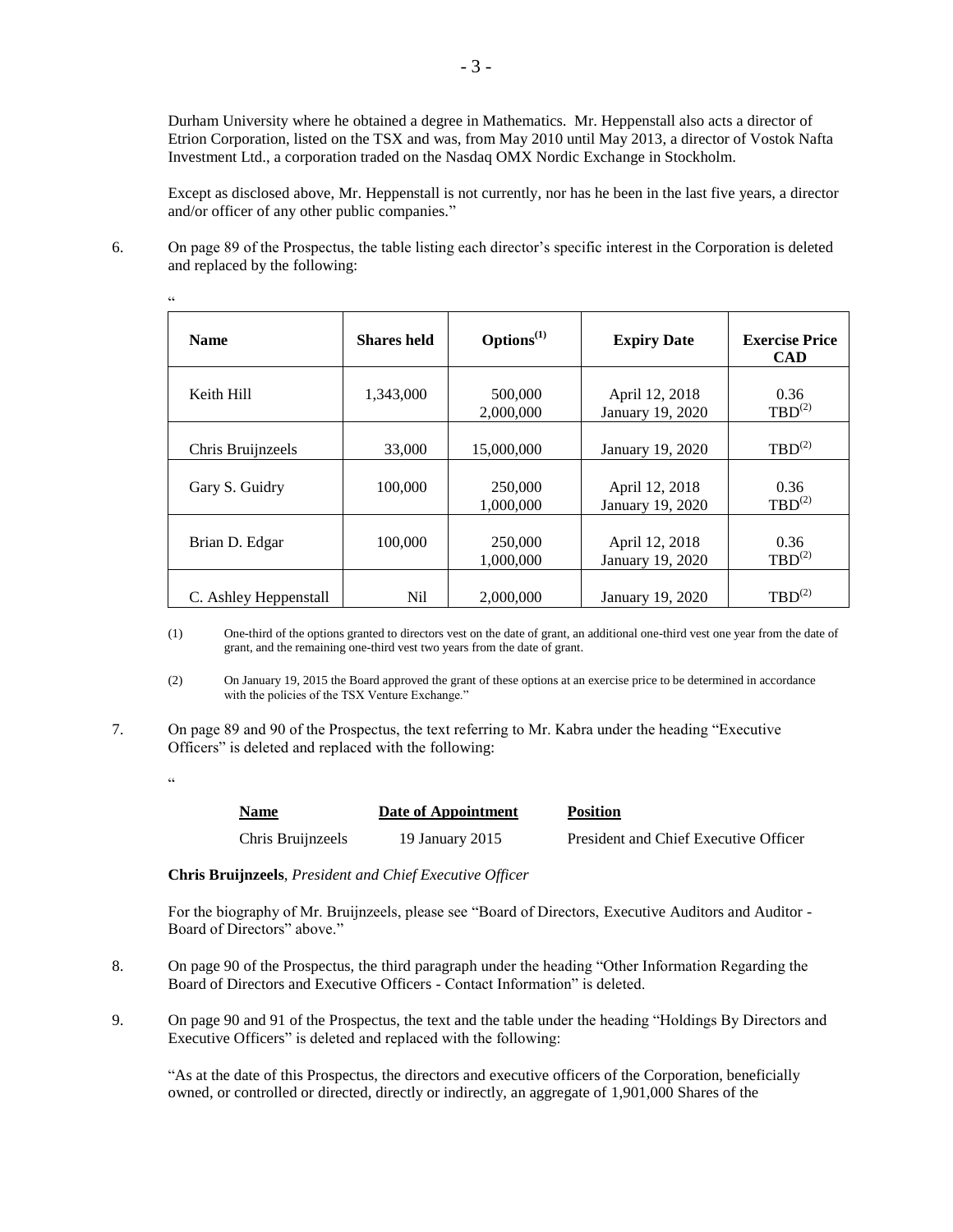Corporation, representing approximately 0.23% of the issued and outstanding Shares of the Corporation (excluding securities issuable on exercise of stock options).

As at the date of this Prospectus, the following Insiders held Shares and options in ShaMaran:

| <b>Insider</b>        | <b>Common Shares</b> | <b>Options</b> |
|-----------------------|----------------------|----------------|
| Keith Hill            | 1,343,000            | 2,500,000      |
| Chris Bruijnzeels     | 33,000               | 15,000,000     |
| Gary S. Guidry        | 100,000              | 1,250,000      |
| Brian D. Edgar        | 100,000              | 1,250,000      |
| C. Ashley Heppenstall | N <sub>il</sub>      | 2,000,000      |
| Brenden Johnstone     | 325,000              | 5,900,000      |
| Toni Vodola           | <b>Nil</b>           | 25,000         |
| Total                 | 1,901,000            | 27,925,000     |

- 10. On page 91 and 92 of the Prospectus, the second full paragraph under the heading "Cease Trade Orders, Bankruptcies" is deleted.
- 11. On page 94 of the Prospectus, the first sentence in the paragraph under the heading "Incentive Programs" is deleted and replaced with the following:

"As of the date of this Prospectus, the Corporation had 32,155,000 stock options outstanding under its stock-based incentive plan."

12. On page 97 of the Prospectus, the second sentence in the first paragraph under the heading "Common Shares" is deleted and replaced with the following:

"As of the date hereof, 32,155,000 Stock Options are outstanding under the Corporation's Stock Option Plan."

13. On page 97 of the Prospectus, the sentence under the heading "Prior Sales" is deleted and replaced with the following:

"On January 15, 2015, the Corporation issued 810,983,860 Rights to Holders pursuant to the Offering. On January 19, 2015, the Board approved the grant of stock options to purchase an aggregate of 26,000,000 Common Shares to its directors and officers. Other than the foregoing, the Corporation has not issued or sold any Common Shares or securities convertible into Common Shares during the 12 months prior to the date of this Prospectus."

14. On page 125 of the Prospectus, under the heading "Documents Incorporated Herein by Reference", the "and" following the semi-colon in paragraph (k) is deleted, the period at the end of paragraph (l) is deleted and replaced with a semi-colon, and the following are added: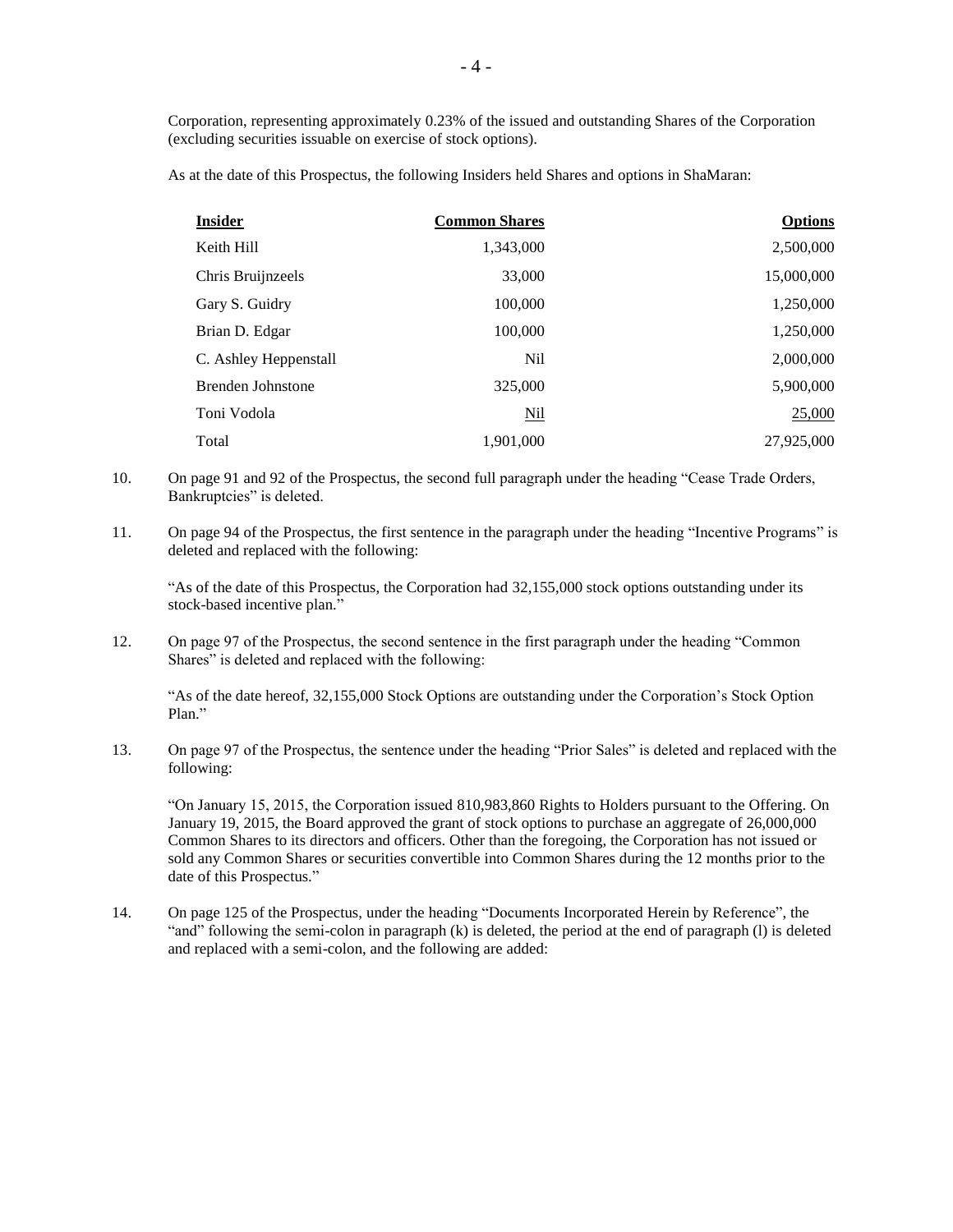"(m) the material change report of the Corporation dated and filed January 6, 2015 in connection with the Offering;

(n) the material change report of the Corporation dated and filed January 19, 2015 in connection with certain changes in the management and board of directors of the Corporation; and

(o) the material change report of the Corporation dated and filed January 19, 2015 in connection with drilling results for the Chiya-Khere-6 well."

#### **PURCHASERS' STATUTORY RIGHTS**

Securities legislation in certain of the provinces of Canada provides purchasers with the right to withdraw from an agreement to purchase securities. This right may be exercised within two business days after receipt or deemed receipt of a prospectus and any amendment. In several of the provinces, the securities legislation further provides a purchaser with remedies for rescission or, in some jurisdictions, revisions of the price or damages if the prospectus and any amendment contains a misrepresentation or is not delivered to the purchaser, provided that the remedies for rescission, revision of the price or damages are exercised by the purchaser within the time limit prescribed by the securities legislation of the purchaser's province. The purchaser should refer to any applicable provisions of the securities legislation of the purchaser's province for the particulars of these rights or consult with a legal adviser.

In an offering of rights, investors are cautioned that the statutory right of action for damages for a misrepresentation contained in the prospectus is limited, in certain provincial securities legislation, to the price at which the right is offered to the public under the prospectus offering. This means that, under the securities legislation of certain provinces, if the purchaser pays additional amounts upon exercise of the security, those amounts may not be recoverable under the statutory right of action for damages that applies in those provinces. The purchaser should refer to any applicable provisions of the securities legislation of the purchaser's province for the particulars of this right of action for damages or consult with a legal adviser.